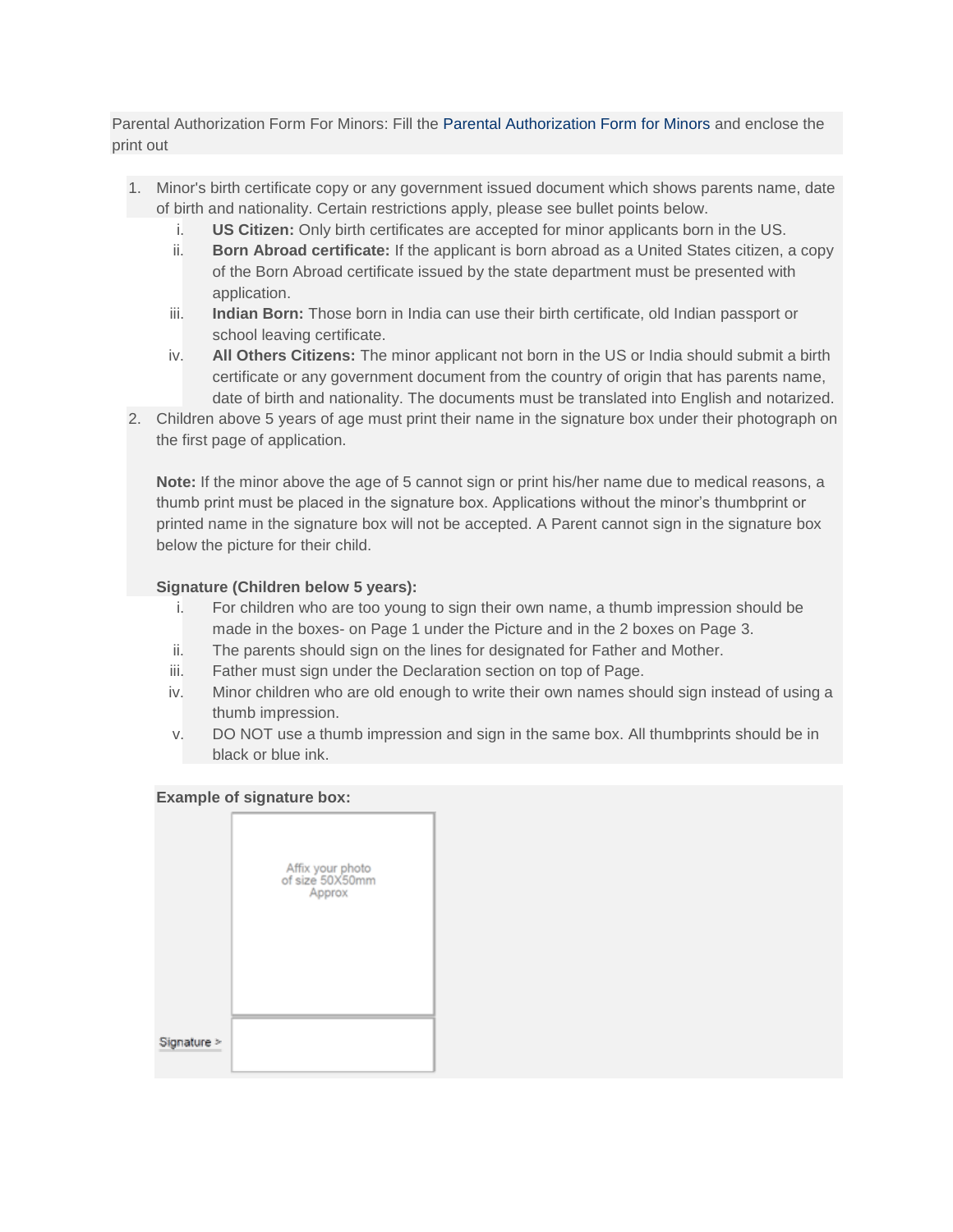3. A copy of the vital page(s) containing the picture and signature page of both parents **signed** passports must be submitted with a minor's application.



## **Example of vital page(s):**

4. Visa applications for minors should contain both parent's signatures, **on the 2nd page only**. Minors **do not sign the second page** of the application.

The 2nd page of the application must be duly notarized with a notary stamp and seal, if the application is being mailed to a CKGS Application Center, or both parents are unable to be present while submitting the application in person. Applications without both parent's signatures will not be accepted.

**Note:** If you are a single parent, a copy of court document(s) proving you have legal and physical custody of the child must be submitted with the child's application.

- 5. **In case of a single parent applying visa for his / her child, the following is required apart from the usual documentation:**
	- i. Birth certificate of child, stating both parents name.
	- ii. If the birth certificate mentions both parents name then, each parent's photo ID and signature is required.
	- iii. If the birth certificate mentions single parent's name then only single parent's photo ID and signature is required.
	- iv. If both parents are named on the birth certificate and are legally separated, then proof of legal separation is required. Additionally, the single parent has to obtain a court order from USA stating that the parent is authorized to take the child to India and mentioning the duration of visit. This is a mandatory requirement if only one parent is signing on the form.